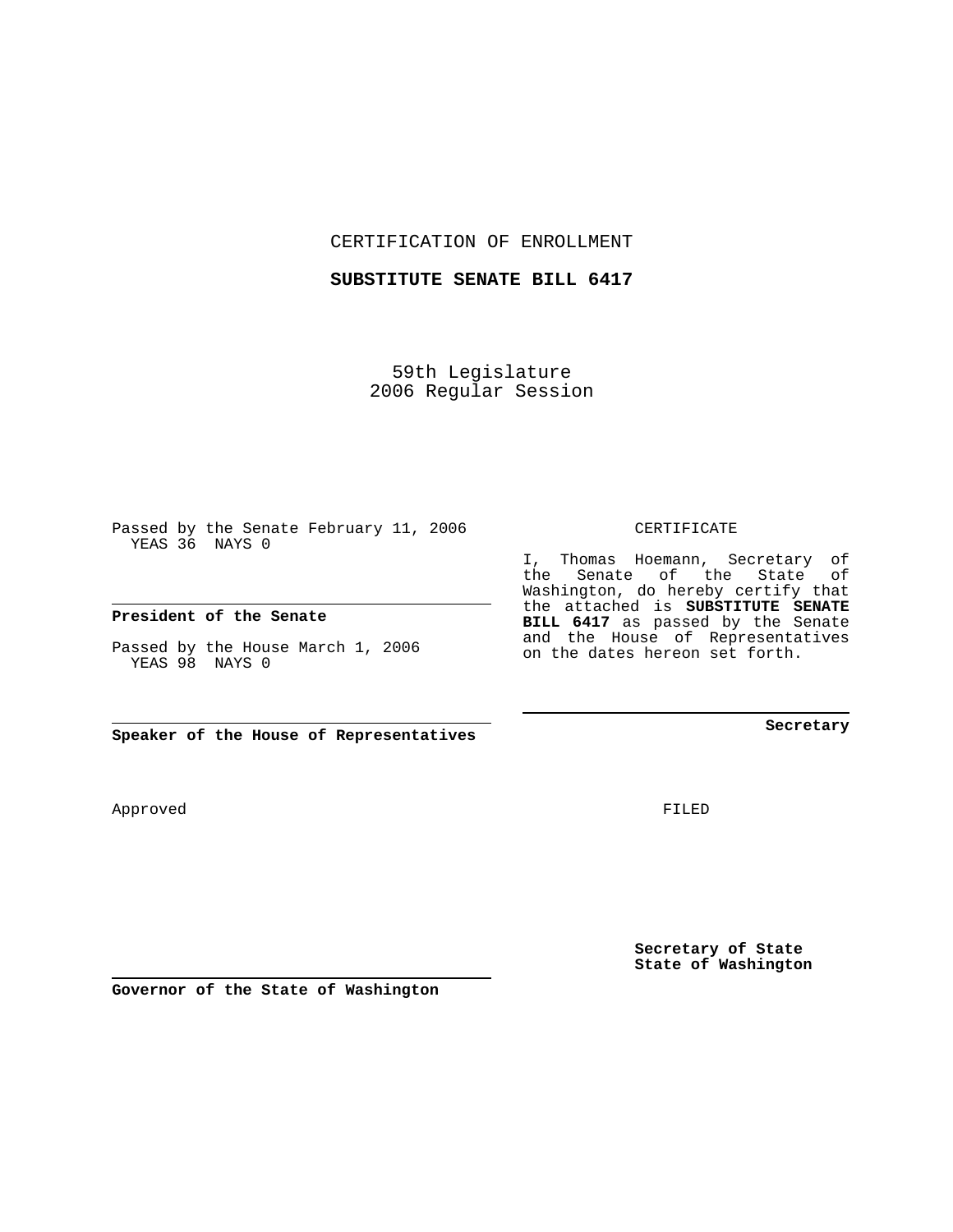# **SUBSTITUTE SENATE BILL 6417** \_\_\_\_\_\_\_\_\_\_\_\_\_\_\_\_\_\_\_\_\_\_\_\_\_\_\_\_\_\_\_\_\_\_\_\_\_\_\_\_\_\_\_\_\_

\_\_\_\_\_\_\_\_\_\_\_\_\_\_\_\_\_\_\_\_\_\_\_\_\_\_\_\_\_\_\_\_\_\_\_\_\_\_\_\_\_\_\_\_\_

Passed Legislature - 2006 Regular Session

## **State of Washington 59th Legislature 2006 Regular Session**

**By** Senate Committee on Judiciary (originally sponsored by Senators Roach, Kline, Jacobsen, Esser, Weinstein, Thibaudeau, Benson, Rasmussen, Schmidt, Carrell, Morton, Deccio, Stevens, Mulliken, McCaslin, Hargrove and Delvin)

READ FIRST TIME 02/03/06.

 1 AN ACT Relating to animal cruelty; amending RCW 16.52.205; 2 reenacting and amending RCW 9.94A.515; and prescribing penalties.

3 BE IT ENACTED BY THE LEGISLATURE OF THE STATE OF WASHINGTON:

 4 **Sec. 1.** RCW 16.52.205 and 2005 c 481 s 1 are each amended to read 5 as follows:

 (1) A person is guilty of animal cruelty in the first degree when, except as authorized in law, he or she intentionally (a) inflicts substantial pain on, (b) causes physical injury to, or (c) kills an animal by a means causing undue suffering, or forces a minor to inflict unnecessary pain, injury, or death on an animal.

 (2) A person is guilty of animal cruelty in the first degree when, except as authorized by law, he or she, with criminal negligence, starves, dehydrates, or suffocates an animal and as a result causes: (a) Substantial and unjustifiable physical pain that extends for a period sufficient to cause considerable suffering; or (b) death.

16 (3) A person is guilty of animal cruelty in the first degree when 17 he or she:

18 (a) Knowingly engages in any sexual conduct or sexual contact with 19 an animal;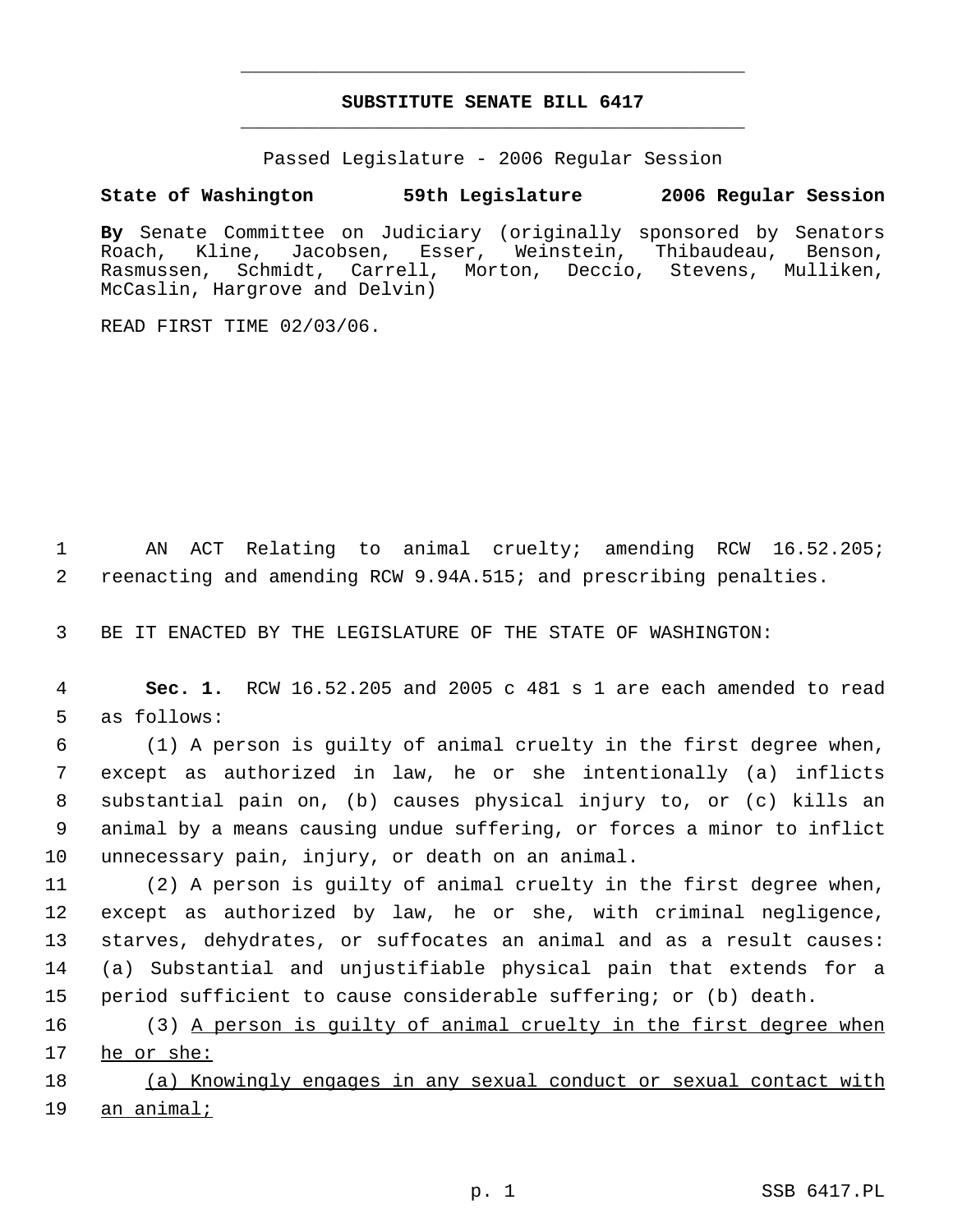| 1  | (b) Knowingly causes, aids, or abets another person to engage in       |
|----|------------------------------------------------------------------------|
| 2  | any sexual conduct or sexual contact with an animal;                   |
| 3  | (c) Knowingly permits any sexual conduct or sexual contact with an     |
| 4  | animal to be conducted on any premises under his or her charge or      |
| 5  | control;                                                               |
| 6  | (d)<br>Knowingly engages in, organizes, promotes, conducts,            |
| 7  | advertises, aids, abets, participates in as an observer, or performs   |
| 8  | any service in the furtherance of an act involving any sexual conduct  |
| 9  | or sexual contact with an animal for a commercial or recreational      |
| 10 | purpose; or                                                            |
| 11 | (e) Knowingly photographs or films, for purposes of sexual             |
| 12 | gratification, a person engaged in a sexual act or sexual contact with |
| 13 | an animal.                                                             |
| 14 | $(4)$ Animal cruelty in the first degree is a class C felony.          |
| 15 | $(5)$ In addition to the penalty imposed in subsection $(4)$ of this   |
| 16 | section, the court may order that the convicted person do any of the   |
| 17 | following:                                                             |
| 18 | (a) Not harbor or own animals or reside in any household where         |
| 19 | animals are present;                                                   |
| 20 | (b) Participate in appropriate counseling at the defendant's           |
| 21 | expense;                                                               |
| 22 | (c) Reimburse the animal shelter or humane society for any             |
| 23 | reasonable costs incurred for the care and maintenance of any animals  |
| 24 | taken to the animal shelter or humane society as a result of conduct   |
| 25 | proscribed in subsection (3) of this section.                          |
| 26 | (6) Nothing in this section may be considered to prohibit accepted     |
| 27 | animal husbandry practices or accepted veterinary medical practices by |
| 28 | a licensed veterinarian or certified veterinary technician.            |
| 29 | (7) If the court has reasonable grounds to believe that a violation    |
| 30 | of this section has occurred, the court may order the seizure of all   |
| 31 | animals involved in the alleged violation as a condition of bond of a  |
| 32 | person charged with a violation.                                       |
| 33 | (8) For purposes of this section:                                      |
| 34 | (a) "Animal" means every creature, either alive or dead, other than    |
| 35 | a human being.                                                         |
| 36 | (b) "Sexual conduct" means any touching or fondling by a person,       |
| 37 | either directly or through clothing, of the sex organs or anus of an   |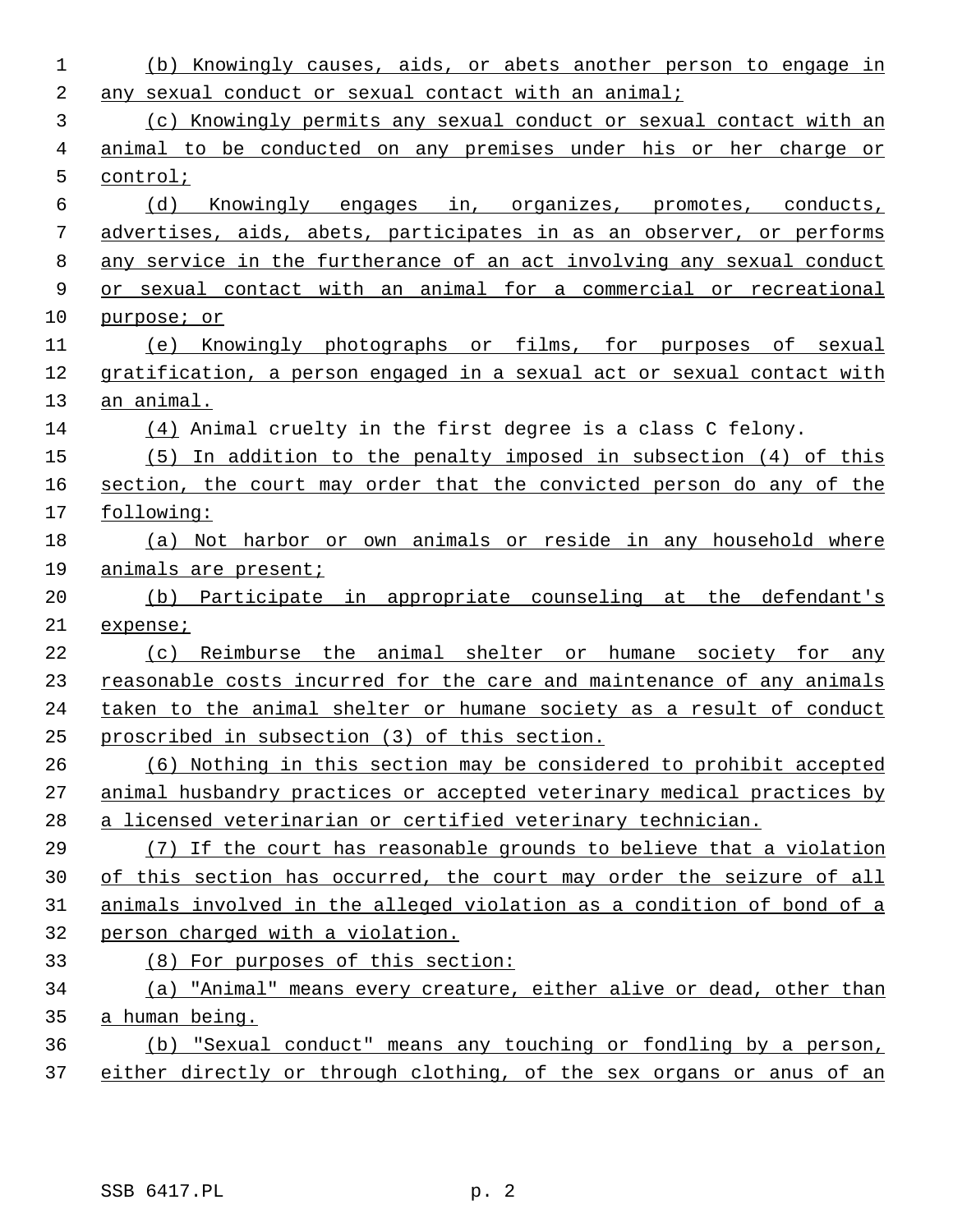animal or any transfer or transmission of semen by the person upon any part of the animal, for the purpose of sexual gratification or arousal of the person. (c) "Sexual contact" means any contact, however slight, between the mouth, sex organ, or anus of a person and the sex organ or anus of an animal, or any intrusion, however slight, of any part of the body of the person into the sex organ or anus of an animal, or any intrusion of the sex organ or anus of the person into the mouth of the animal, for 9 the purpose of sexual gratification or arousal of the person. (d) "Photographs" or "films" means the making of a photograph, motion picture film, videotape, digital image, or any other recording, sale, or transmission of the image. **Sec. 2.** RCW 9.94A.515 and 2005 c 458 s 2 and 2005 c 183 s 9 are each reenacted and amended to read as follows: 15 TABLE 2 CRIMES INCLUDED WITHIN EACH SERIOUSNESS LEVEL XVI Aggravated Murder 1 (RCW 10.95.020) XV Homicide by abuse (RCW 9A.32.055) Malicious explosion 1 (RCW 70.74.280(1)) Murder 1 (RCW 9A.32.030) XIV Murder 2 (RCW 9A.32.050) Trafficking 1 (RCW 9A.40.100(1)) XIII Malicious explosion 2 (RCW 70.74.280(2)) Malicious placement of an explosive 1 (RCW 70.74.270(1)) XII Assault 1 (RCW 9A.36.011) Assault of a Child 1 (RCW 9A.36.120) Malicious placement of an imitation device 1 (RCW 70.74.272(1)(a)) Rape 1 (RCW 9A.44.040) Rape of a Child 1 (RCW 9A.44.073)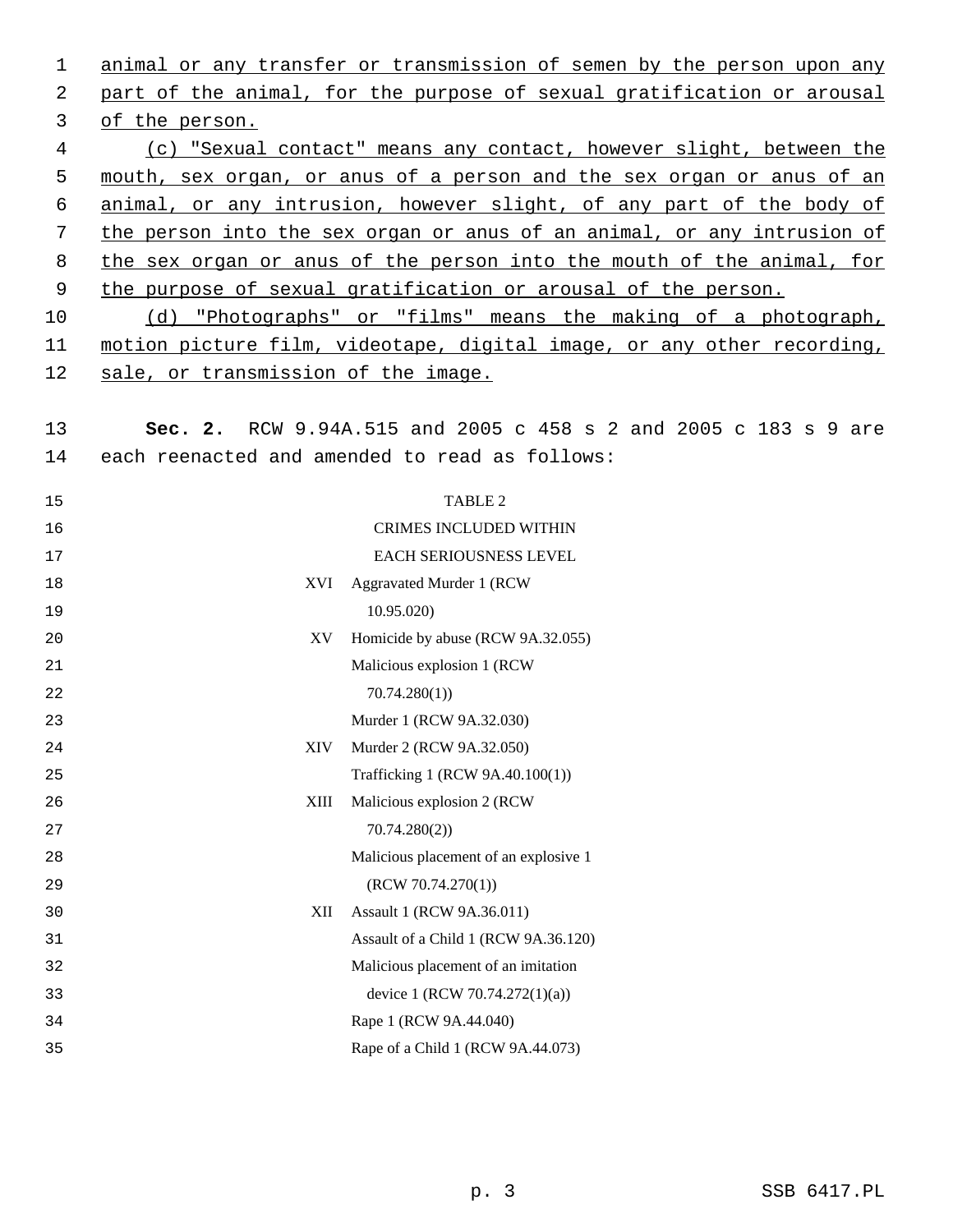| 1              |             | Trafficking 2 (RCW 9A.40.100(2))        |
|----------------|-------------|-----------------------------------------|
| $\overline{2}$ | XI          | Manslaughter 1 (RCW 9A.32.060)          |
| 3              |             | Rape 2 (RCW 9A.44.050)                  |
| 4              |             | Rape of a Child 2 (RCW 9A.44.076)       |
| 5              | X           | Child Molestation 1 (RCW 9A.44.083)     |
| 6              |             | Indecent Liberties (with forcible       |
| 7              |             | compulsion) (RCW                        |
| 8              |             | 9A.44.100(1)(a)                         |
| 9              |             | Kidnapping 1 (RCW 9A.40.020)            |
| 10             |             | Leading Organized Crime (RCW            |
| 11             |             | 9A.82.060(1)(a)                         |
| 12             |             | Malicious explosion 3 (RCW              |
| 13             |             | 70.74.280(3)                            |
| 14             |             | <b>Sexually Violent Predator Escape</b> |
| 15             |             | (RCW 9A.76.115)                         |
| 16             | IX          | Assault of a Child 2 (RCW 9A.36.130)    |
| 17             |             | Explosive devices prohibited (RCW       |
| 18             |             | 70.74.180)                              |
| 19             |             | Hit and Run--Death (RCW                 |
| 20             |             | 46.52.020(4)(a)                         |
| 21             |             | Homicide by Watercraft, by being        |
| 22             |             | under the influence of intoxicating     |
| 23             |             | liquor or any drug (RCW                 |
| 24             |             | 79A.60.050)                             |
| 25             |             | Inciting Criminal Profiteering (RCW     |
| 26             |             | 9A.82.060(1)(b))                        |
| 27             |             | Malicious placement of an explosive 2   |
| 28             |             | (RCW 70.74.270(2))                      |
| 29             |             | Robbery 1 (RCW 9A.56.200)               |
| 30             |             | Sexual Exploitation (RCW 9.68A.040)     |
| 31             |             | Vehicular Homicide, by being under      |
| 32             |             | the influence of intoxicating liquor    |
| 33             |             | or any drug (RCW 46.61.520)             |
| 34             | <b>VIII</b> | Arson 1 (RCW 9A.48.020)                 |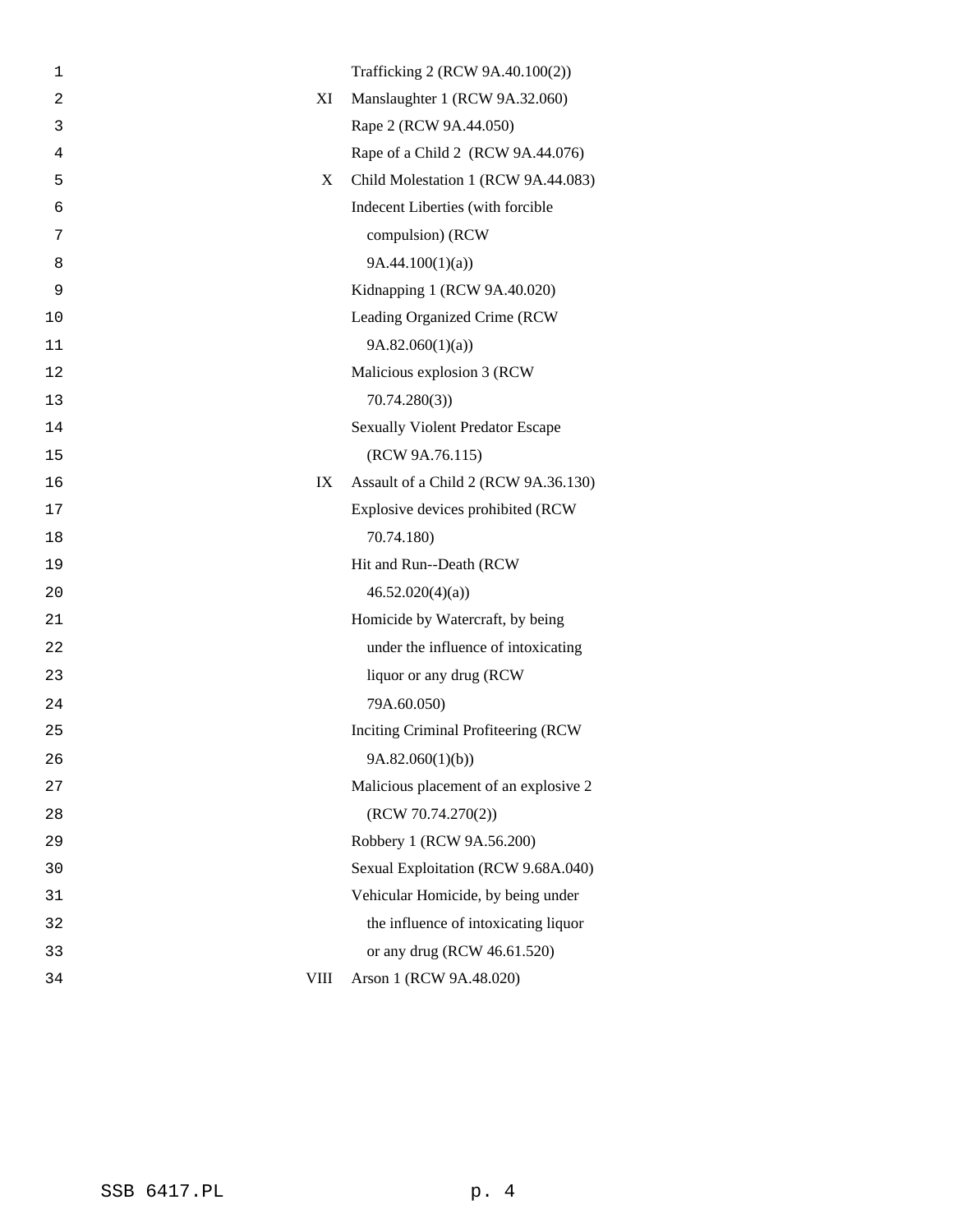| operation of any vessel in a<br>$\overline{2}$<br>reckless manner (RCW<br>3<br>79A.60.050)<br>4<br>Manslaughter 2 (RCW 9A.32.070)<br>5<br>Promoting Prostitution 1 (RCW<br>6<br>9A.88.070)<br>7<br>Theft of Ammonia (RCW 69.55.010)<br>8<br>Vehicular Homicide, by the operation<br>9<br>of any vehicle in a reckless<br>10<br>manner (RCW 46.61.520)<br>11<br>VII<br>Burglary 1 (RCW 9A.52.020)<br>12<br>Child Molestation 2 (RCW 9A.44.086)<br>13<br>Civil Disorder Training (RCW<br>14<br>9A.48.120)<br>15<br>Dealing in depictions of minor<br>16<br>engaged in sexually explicit<br>17<br>conduct (RCW 9.68A.050)<br>18<br>Drive-by Shooting (RCW 9A.36.045)<br>19<br>Homicide by Watercraft, by disregard<br>20<br>for the safety of others (RCW<br>21<br>79A.60.050)<br>22<br>Indecent Liberties (without forcible<br>23<br>compulsion) (RCW 9A.44.100(1)<br>24<br>$(b)$ and $(c)$ )<br>25<br>26<br>Introducing Contraband 1 (RCW<br>9A.76.140)<br>27<br>Malicious placement of an explosive 3<br>28<br>(RCW 70.74.270(3))<br>29<br>Negligently Causing Death By Use of<br>30<br>a Signal Preemption Device<br>31<br>(RCW 46.37.675)<br>32<br>Sending, bringing into state depictions<br>33<br>of minor engaged in sexually<br>34<br>explicit conduct (RCW<br>35<br>9.68A.060<br>36 | 1 | Homicide by Watercraft, by the |  |
|--------------------------------------------------------------------------------------------------------------------------------------------------------------------------------------------------------------------------------------------------------------------------------------------------------------------------------------------------------------------------------------------------------------------------------------------------------------------------------------------------------------------------------------------------------------------------------------------------------------------------------------------------------------------------------------------------------------------------------------------------------------------------------------------------------------------------------------------------------------------------------------------------------------------------------------------------------------------------------------------------------------------------------------------------------------------------------------------------------------------------------------------------------------------------------------------------------------------------------------------------------------------------------------------|---|--------------------------------|--|
|                                                                                                                                                                                                                                                                                                                                                                                                                                                                                                                                                                                                                                                                                                                                                                                                                                                                                                                                                                                                                                                                                                                                                                                                                                                                                            |   |                                |  |
|                                                                                                                                                                                                                                                                                                                                                                                                                                                                                                                                                                                                                                                                                                                                                                                                                                                                                                                                                                                                                                                                                                                                                                                                                                                                                            |   |                                |  |
|                                                                                                                                                                                                                                                                                                                                                                                                                                                                                                                                                                                                                                                                                                                                                                                                                                                                                                                                                                                                                                                                                                                                                                                                                                                                                            |   |                                |  |
|                                                                                                                                                                                                                                                                                                                                                                                                                                                                                                                                                                                                                                                                                                                                                                                                                                                                                                                                                                                                                                                                                                                                                                                                                                                                                            |   |                                |  |
|                                                                                                                                                                                                                                                                                                                                                                                                                                                                                                                                                                                                                                                                                                                                                                                                                                                                                                                                                                                                                                                                                                                                                                                                                                                                                            |   |                                |  |
|                                                                                                                                                                                                                                                                                                                                                                                                                                                                                                                                                                                                                                                                                                                                                                                                                                                                                                                                                                                                                                                                                                                                                                                                                                                                                            |   |                                |  |
|                                                                                                                                                                                                                                                                                                                                                                                                                                                                                                                                                                                                                                                                                                                                                                                                                                                                                                                                                                                                                                                                                                                                                                                                                                                                                            |   |                                |  |
|                                                                                                                                                                                                                                                                                                                                                                                                                                                                                                                                                                                                                                                                                                                                                                                                                                                                                                                                                                                                                                                                                                                                                                                                                                                                                            |   |                                |  |
|                                                                                                                                                                                                                                                                                                                                                                                                                                                                                                                                                                                                                                                                                                                                                                                                                                                                                                                                                                                                                                                                                                                                                                                                                                                                                            |   |                                |  |
|                                                                                                                                                                                                                                                                                                                                                                                                                                                                                                                                                                                                                                                                                                                                                                                                                                                                                                                                                                                                                                                                                                                                                                                                                                                                                            |   |                                |  |
|                                                                                                                                                                                                                                                                                                                                                                                                                                                                                                                                                                                                                                                                                                                                                                                                                                                                                                                                                                                                                                                                                                                                                                                                                                                                                            |   |                                |  |
|                                                                                                                                                                                                                                                                                                                                                                                                                                                                                                                                                                                                                                                                                                                                                                                                                                                                                                                                                                                                                                                                                                                                                                                                                                                                                            |   |                                |  |
|                                                                                                                                                                                                                                                                                                                                                                                                                                                                                                                                                                                                                                                                                                                                                                                                                                                                                                                                                                                                                                                                                                                                                                                                                                                                                            |   |                                |  |
|                                                                                                                                                                                                                                                                                                                                                                                                                                                                                                                                                                                                                                                                                                                                                                                                                                                                                                                                                                                                                                                                                                                                                                                                                                                                                            |   |                                |  |
|                                                                                                                                                                                                                                                                                                                                                                                                                                                                                                                                                                                                                                                                                                                                                                                                                                                                                                                                                                                                                                                                                                                                                                                                                                                                                            |   |                                |  |
|                                                                                                                                                                                                                                                                                                                                                                                                                                                                                                                                                                                                                                                                                                                                                                                                                                                                                                                                                                                                                                                                                                                                                                                                                                                                                            |   |                                |  |
|                                                                                                                                                                                                                                                                                                                                                                                                                                                                                                                                                                                                                                                                                                                                                                                                                                                                                                                                                                                                                                                                                                                                                                                                                                                                                            |   |                                |  |
|                                                                                                                                                                                                                                                                                                                                                                                                                                                                                                                                                                                                                                                                                                                                                                                                                                                                                                                                                                                                                                                                                                                                                                                                                                                                                            |   |                                |  |
|                                                                                                                                                                                                                                                                                                                                                                                                                                                                                                                                                                                                                                                                                                                                                                                                                                                                                                                                                                                                                                                                                                                                                                                                                                                                                            |   |                                |  |
|                                                                                                                                                                                                                                                                                                                                                                                                                                                                                                                                                                                                                                                                                                                                                                                                                                                                                                                                                                                                                                                                                                                                                                                                                                                                                            |   |                                |  |
|                                                                                                                                                                                                                                                                                                                                                                                                                                                                                                                                                                                                                                                                                                                                                                                                                                                                                                                                                                                                                                                                                                                                                                                                                                                                                            |   |                                |  |
|                                                                                                                                                                                                                                                                                                                                                                                                                                                                                                                                                                                                                                                                                                                                                                                                                                                                                                                                                                                                                                                                                                                                                                                                                                                                                            |   |                                |  |
|                                                                                                                                                                                                                                                                                                                                                                                                                                                                                                                                                                                                                                                                                                                                                                                                                                                                                                                                                                                                                                                                                                                                                                                                                                                                                            |   |                                |  |
|                                                                                                                                                                                                                                                                                                                                                                                                                                                                                                                                                                                                                                                                                                                                                                                                                                                                                                                                                                                                                                                                                                                                                                                                                                                                                            |   |                                |  |
|                                                                                                                                                                                                                                                                                                                                                                                                                                                                                                                                                                                                                                                                                                                                                                                                                                                                                                                                                                                                                                                                                                                                                                                                                                                                                            |   |                                |  |
|                                                                                                                                                                                                                                                                                                                                                                                                                                                                                                                                                                                                                                                                                                                                                                                                                                                                                                                                                                                                                                                                                                                                                                                                                                                                                            |   |                                |  |
|                                                                                                                                                                                                                                                                                                                                                                                                                                                                                                                                                                                                                                                                                                                                                                                                                                                                                                                                                                                                                                                                                                                                                                                                                                                                                            |   |                                |  |
|                                                                                                                                                                                                                                                                                                                                                                                                                                                                                                                                                                                                                                                                                                                                                                                                                                                                                                                                                                                                                                                                                                                                                                                                                                                                                            |   |                                |  |
|                                                                                                                                                                                                                                                                                                                                                                                                                                                                                                                                                                                                                                                                                                                                                                                                                                                                                                                                                                                                                                                                                                                                                                                                                                                                                            |   |                                |  |
|                                                                                                                                                                                                                                                                                                                                                                                                                                                                                                                                                                                                                                                                                                                                                                                                                                                                                                                                                                                                                                                                                                                                                                                                                                                                                            |   |                                |  |
|                                                                                                                                                                                                                                                                                                                                                                                                                                                                                                                                                                                                                                                                                                                                                                                                                                                                                                                                                                                                                                                                                                                                                                                                                                                                                            |   |                                |  |
|                                                                                                                                                                                                                                                                                                                                                                                                                                                                                                                                                                                                                                                                                                                                                                                                                                                                                                                                                                                                                                                                                                                                                                                                                                                                                            |   |                                |  |
|                                                                                                                                                                                                                                                                                                                                                                                                                                                                                                                                                                                                                                                                                                                                                                                                                                                                                                                                                                                                                                                                                                                                                                                                                                                                                            |   |                                |  |
|                                                                                                                                                                                                                                                                                                                                                                                                                                                                                                                                                                                                                                                                                                                                                                                                                                                                                                                                                                                                                                                                                                                                                                                                                                                                                            |   |                                |  |
|                                                                                                                                                                                                                                                                                                                                                                                                                                                                                                                                                                                                                                                                                                                                                                                                                                                                                                                                                                                                                                                                                                                                                                                                                                                                                            |   |                                |  |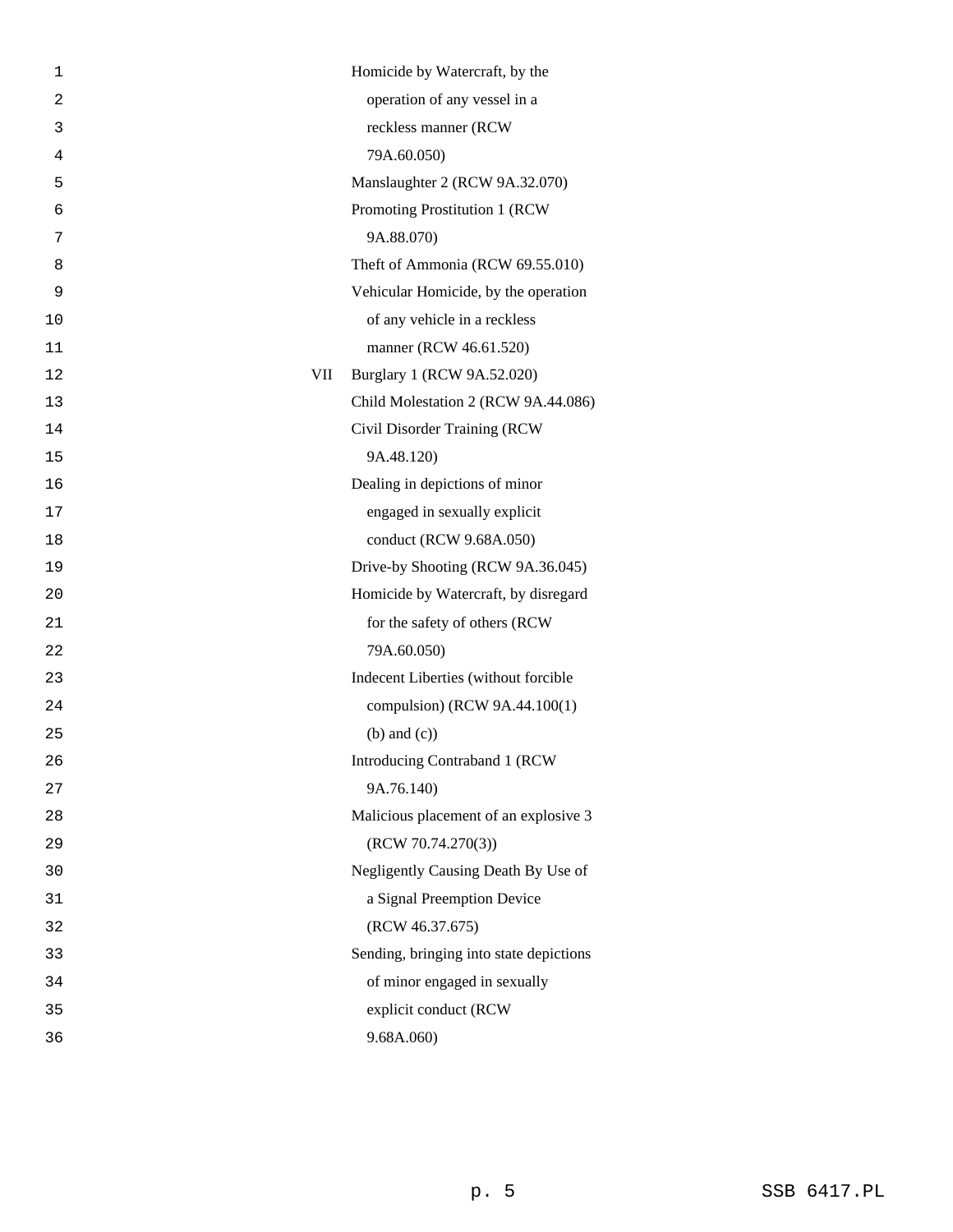| 1              |    | Unlawful Possession of a Firearm in  |
|----------------|----|--------------------------------------|
| $\overline{2}$ |    | the first degree (RCW                |
| 3              |    | 9.41.040(1)                          |
| 4              |    | Use of a Machine Gun in Commission   |
| 5              |    | of a Felony (RCW 9.41.225)           |
| 6              |    | Vehicular Homicide, by disregard for |
| 7              |    | the safety of others (RCW            |
| 8              |    | 46.61.520                            |
| 9              | VI | Bail Jumping with Murder 1 (RCW      |
| 10             |    | 9A.76.170(3)(a)                      |
| 11             |    | Bribery (RCW 9A.68.010)              |
| 12             |    | Incest 1 (RCW $9A.64.020(1)$ )       |
| 13             |    | Intimidating a Judge (RCW            |
| 14             |    | 9A.72.160)                           |
| 15             |    | Intimidating a Juror/Witness (RCW    |
| 16             |    | 9A.72.110, 9A.72.130)                |
| 17             |    | Malicious placement of an imitation  |
| 18             |    | device 2 (RCW 70.74.272(1)(b))       |
| 19             |    | Rape of a Child 3 (RCW 9A.44.079)    |
| 20             |    | Theft of a Firearm (RCW 9A.56.300)   |
| 21             |    | Unlawful Storage of Ammonia (RCW     |
| 22             |    | 69.55.020)                           |
| 23             | V  | Abandonment of dependent person 1    |
| 24             |    | (RCW 9A.42.060)                      |
| 25             |    | Advancing money or property for      |
| 26             |    | extortionate extension of credit     |
| 27             |    | (RCW 9A.82.030)                      |
| 28             |    | Bail Jumping with class A Felony     |
| 29             |    | (RCW 9A.76.170(3)(b))                |
| 30             |    | Child Molestation 3 (RCW 9A.44.089)  |
| 31             |    | Criminal Mistreatment 1 (RCW         |
| 32             |    | 9A.42.020)                           |
| 33             |    | Custodial Sexual Misconduct 1 (RCW   |
| 34             |    | 9A.44.160)                           |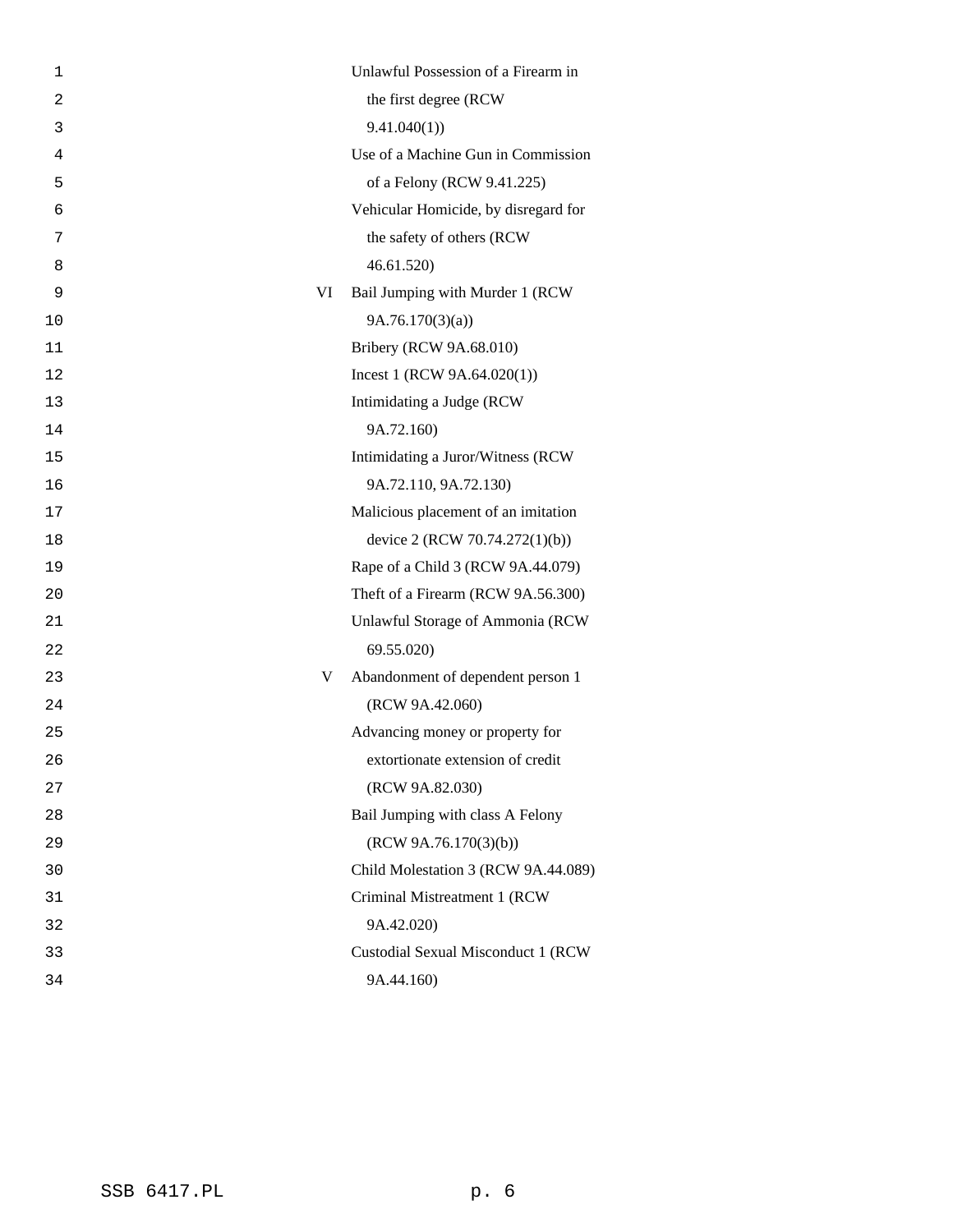| 1              | Domestic Violence Court Order           |
|----------------|-----------------------------------------|
| $\overline{2}$ | Violation (RCW 10.99.040,               |
| 3              | 10.99.050, 26.09.300, 26.10.220,        |
| 4              | 26.26.138, 26.50.110, 26.52.070,        |
| 5              | or 74.34.145)                           |
| 6              | Extortion 1 (RCW 9A.56.120)             |
| 7              | <b>Extortionate Extension of Credit</b> |
| 8              | (RCW 9A.82.020)                         |
| 9              | <b>Extortionate Means to Collect</b>    |
| 10             | <b>Extensions of Credit (RCW</b>        |
| 11             | 9A.82.040)                              |
| 12             | Incest 2 (RCW $9A.64.020(2)$ )          |
| 13             | Kidnapping 2 (RCW 9A.40.030)            |
| 14             | Perjury 1 (RCW 9A.72.020)               |
| 15             | Persistent prison misbehavior (RCW      |
| 16             | 9.94.070)                               |
| 17             | Possession of a Stolen Firearm (RCW     |
| 18             | 9A.56.310)                              |
| 19             | Rape 3 (RCW 9A.44.060)                  |
| 20             | Rendering Criminal Assistance 1         |
| 21             | (RCW 9A.76.070)                         |
| 22             | Sexual Misconduct with a Minor 1        |
| 23             | (RCW 9A.44.093)                         |
| 24             | <b>Sexually Violating Human Remains</b> |
| 25             | (RCW 9A.44.105)                         |
| 26             | <b>Stalking (RCW 9A.46.110)</b>         |
| 27             | Taking Motor Vehicle Without            |
| 28             | Permission 1 (RCW 9A.56.070)            |
| 29             | IV<br>Arson 2 (RCW 9A.48.030)           |
| 30             | Assault 2 (RCW 9A.36.021)               |
| 31             | Assault 3 (of a Peace Officer with a    |
| 32             | Projectile Stun Gun) (RCW               |
| 33             | 9A.36.031(1)(h)                         |
| 34             | Assault by Watercraft (RCW              |
| 35             | 79A.60.060)                             |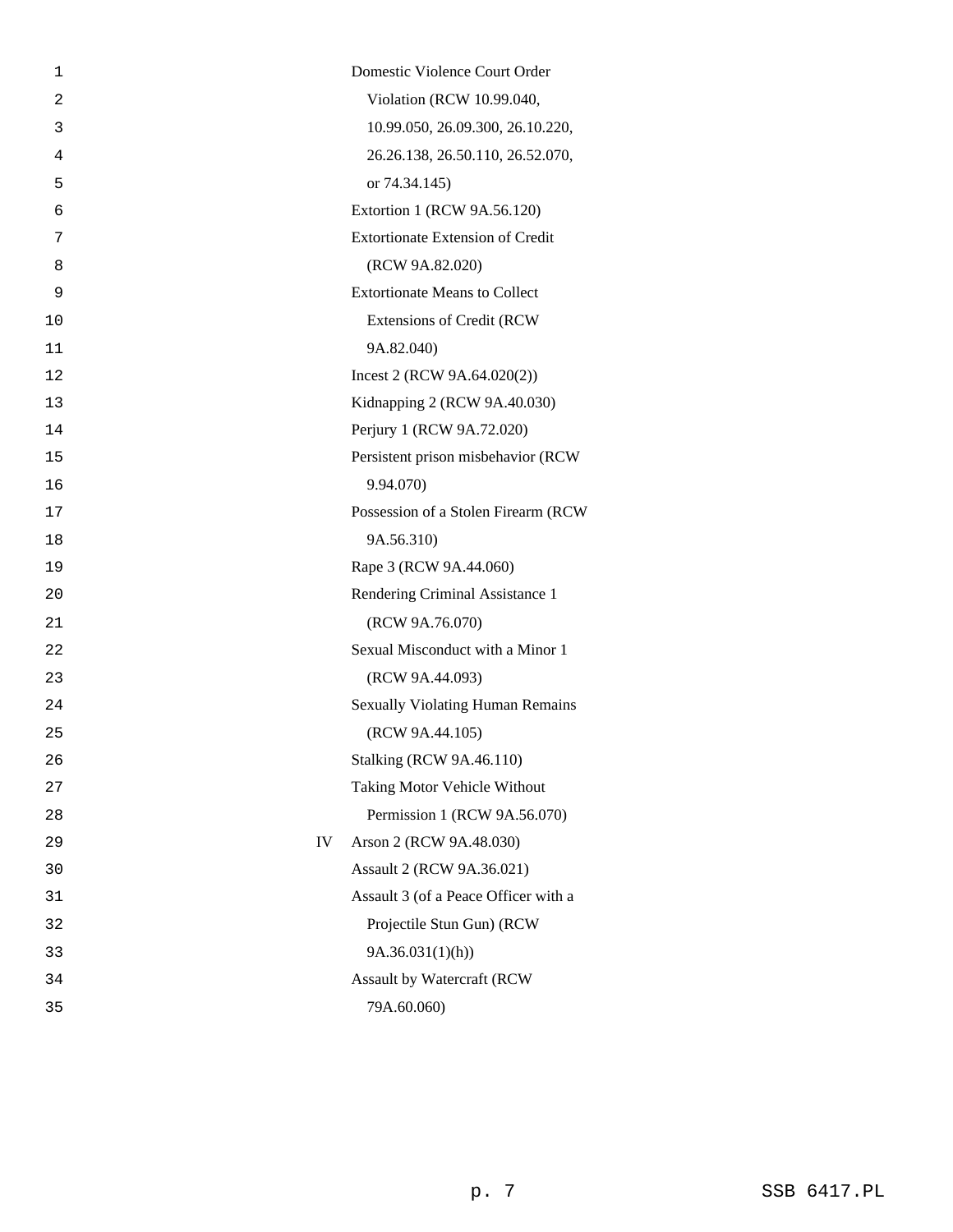| 1  | Bribing a Witness/Bribe Received by    |
|----|----------------------------------------|
| 2  | Witness (RCW 9A.72.090,                |
| 3  | 9A.72.100)                             |
| 4  | Cheating 1 (RCW 9.46.1961)             |
| 5  | Commercial Bribery (RCW                |
| 6  | 9A.68.060)                             |
| 7  | Counterfeiting (RCW 9.16.035(4))       |
| 8  | Endangerment with a Controlled         |
| 9  | Substance (RCW 9A.42.100)              |
| 10 | Escape 1 (RCW 9A.76.110)               |
| 11 | Hit and Run--Injury (RCW               |
| 12 | 46.52.020(4)(b)                        |
| 13 | Hit and Run with Vessel--Injury        |
| 14 | Accident (RCW 79A.60.200(3))           |
| 15 | Identity Theft 1 (RCW 9.35.020(2))     |
| 16 | Indecent Exposure to Person Under      |
| 17 | Age Fourteen (subsequent sex           |
| 18 | offense) (RCW 9A.88.010)               |
| 19 | Influencing Outcome of Sporting        |
| 20 | Event (RCW 9A.82.070)                  |
| 21 | Malicious Harassment (RCW              |
| 22 | 9A.36.080)                             |
| 23 | <b>Residential Burglary (RCW</b>       |
| 24 | 9A.52.025)                             |
| 25 | Robbery 2 (RCW 9A.56.210)              |
| 26 | Theft of Livestock 1 (RCW 9A.56.080)   |
| 27 | Threats to Bomb (RCW 9.61.160)         |
| 28 | Trafficking in Stolen Property 1 (RCW) |
| 29 | 9A.82.050)                             |
| 30 | Unlawful factoring of a credit card or |
| 31 | payment card transaction (RCW          |
| 32 | 9A.56.290(4)(b)                        |
| 33 | Unlawful transaction of health         |
| 34 | coverage as a health care service      |
| 35 | contractor (RCW 48.44.016(3))          |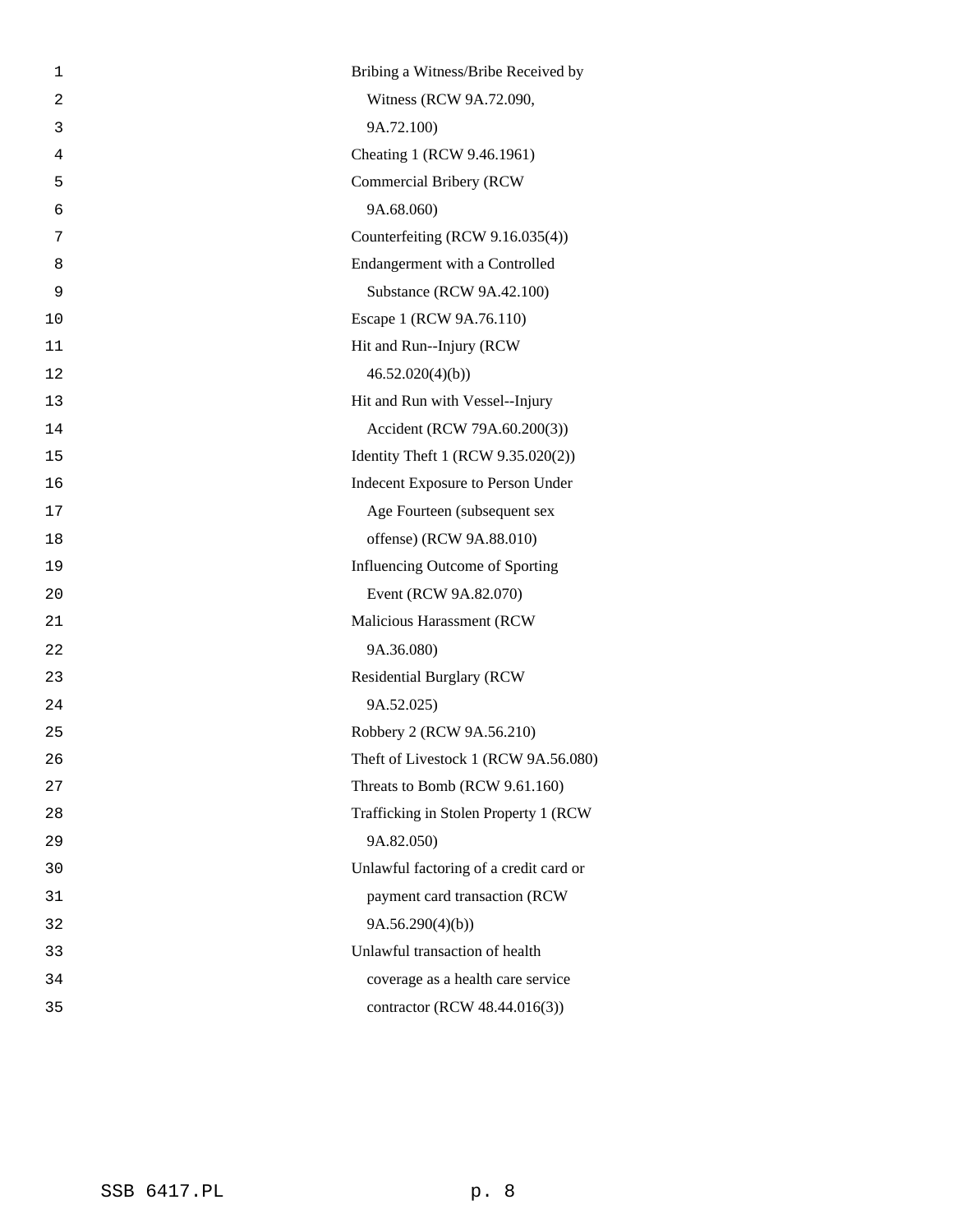| 1              | Unlawful transaction of health             |
|----------------|--------------------------------------------|
| $\overline{2}$ | coverage as a health maintenance           |
| 3              | organization (RCW 48.46.033(3))            |
| 4              | Unlawful transaction of insurance          |
| 5              | business (RCW 48.15.023(3))                |
| 6              | Unlicensed practice as an insurance        |
| 7              | professional (RCW 48.17.063(3))            |
| 8              | Use of Proceeds of Criminal                |
| 9              | Profiteering (RCW 9A.82.080 (1)            |
| 10             | and $(2)$ )                                |
| 11             | Vehicular Assault, by being under the      |
| 12             | influence of intoxicating liquor or        |
| 13             | any drug, or by the operation or           |
| 14             | driving of a vehicle in a reckless         |
| 15             | manner (RCW 46.61.522)                     |
| 16             | Willful Failure to Return from             |
| 17             | Furlough (RCW 72.66.060)                   |
| 18             | Ш<br>Abandonment of dependent person 2     |
| 19             | (RCW 9A.42.070)                            |
| 20             | <b>Animal Cruelty 1 (Sexual Conduct or</b> |
| 21             | Contact) (RCW 16.52.205(3))                |
| 22             | Assault 3 (Except Assault 3 of a Peace     |
| 23             | Officer With a Projectile Stun             |
| 24             | Gun) (RCW 9A.36.031 except                 |
| 25             | subsection $(1)(h)$                        |
| 26             | Assault of a Child 3 (RCW 9A.36.140)       |
| 27             | Bail Jumping with class B or C Felony      |
| 28             | (RCW 9A.76.170(3)(c))                      |
| 29             | Burglary 2 (RCW 9A.52.030)                 |
| 30             | Communication with a Minor for             |
| 31             | <b>Immoral Purposes (RCW)</b>              |
| 32             | 9.68A.090)                                 |
| 33             | Criminal Gang Intimidation (RCW            |
| 34             | 9A.46.120)                                 |
| 35             | Criminal Mistreatment 2 (RCW               |
| 36             | 9A.42.030)                                 |
| 37             | Custodial Assault (RCW 9A.36.100)          |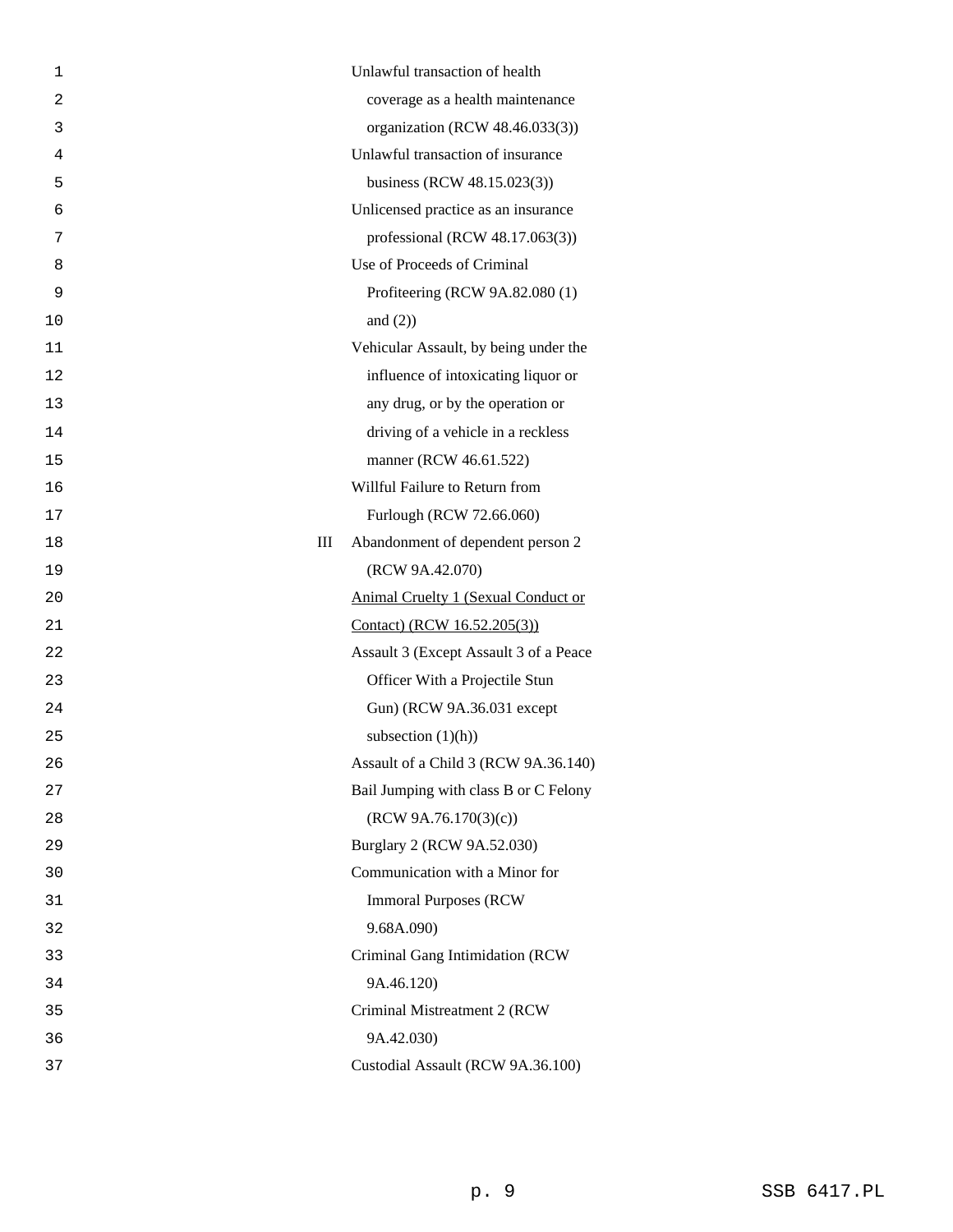| 1              | Cyberstalking (subsequent conviction          |
|----------------|-----------------------------------------------|
| $\overline{a}$ | or threat of death) (RCW                      |
| 3              | 9.61.260(3)                                   |
| $\overline{4}$ | Escape 2 (RCW 9A.76.120)                      |
| 5              | Extortion 2 (RCW 9A.56.130)                   |
| 6              | Harassment (RCW 9A.46.020)                    |
| 7              | Intimidating a Public Servant (RCW            |
| 8              | 9A.76.180)                                    |
| 9              | Introducing Contraband 2 (RCW                 |
| 10             | 9A.76.150)                                    |
| 11             | Malicious Injury to Railroad Property         |
| 12             | (RCW 81.60.070)                               |
| 13             | <b>Negligently Causing Substantial Bodily</b> |
| 14             | Harm By Use of a Signal                       |
| 15             | Preemption Device (RCW                        |
| 16             | 46.37.674)                                    |
| 17             | Patronizing a Juvenile Prostitute             |
| 18             | (RCW 9.68A.100)                               |
| 19             | Perjury 2 (RCW 9A.72.030)                     |
| 20             | Possession of Incendiary Device (RCW          |
| 21             | 9.40.120)                                     |
| 22             | Possession of Machine Gun or Short-           |
| 23             | Barreled Shotgun or Rifle (RCW                |
| 24             | 9.41.190)                                     |
| 25             | Promoting Prostitution 2 (RCW                 |
| 26             | 9A.88.080)                                    |
| 27             | Securities Act violation (RCW                 |
| 28             | 21.20.400)                                    |
| 29             | Tampering with a Witness (RCW                 |
| 30             | 9A.72.120)                                    |
| 31             | Telephone Harassment (subsequent              |
| 32             | conviction or threat of death)                |
| 33             | (RCW 9.61.230(2))                             |
| 34             | Theft of Livestock 2 (RCW 9A.56.083)          |
| 35             | Trafficking in Stolen Property 2 (RCW         |
| 36             | 9A.82.055)                                    |
|                |                                               |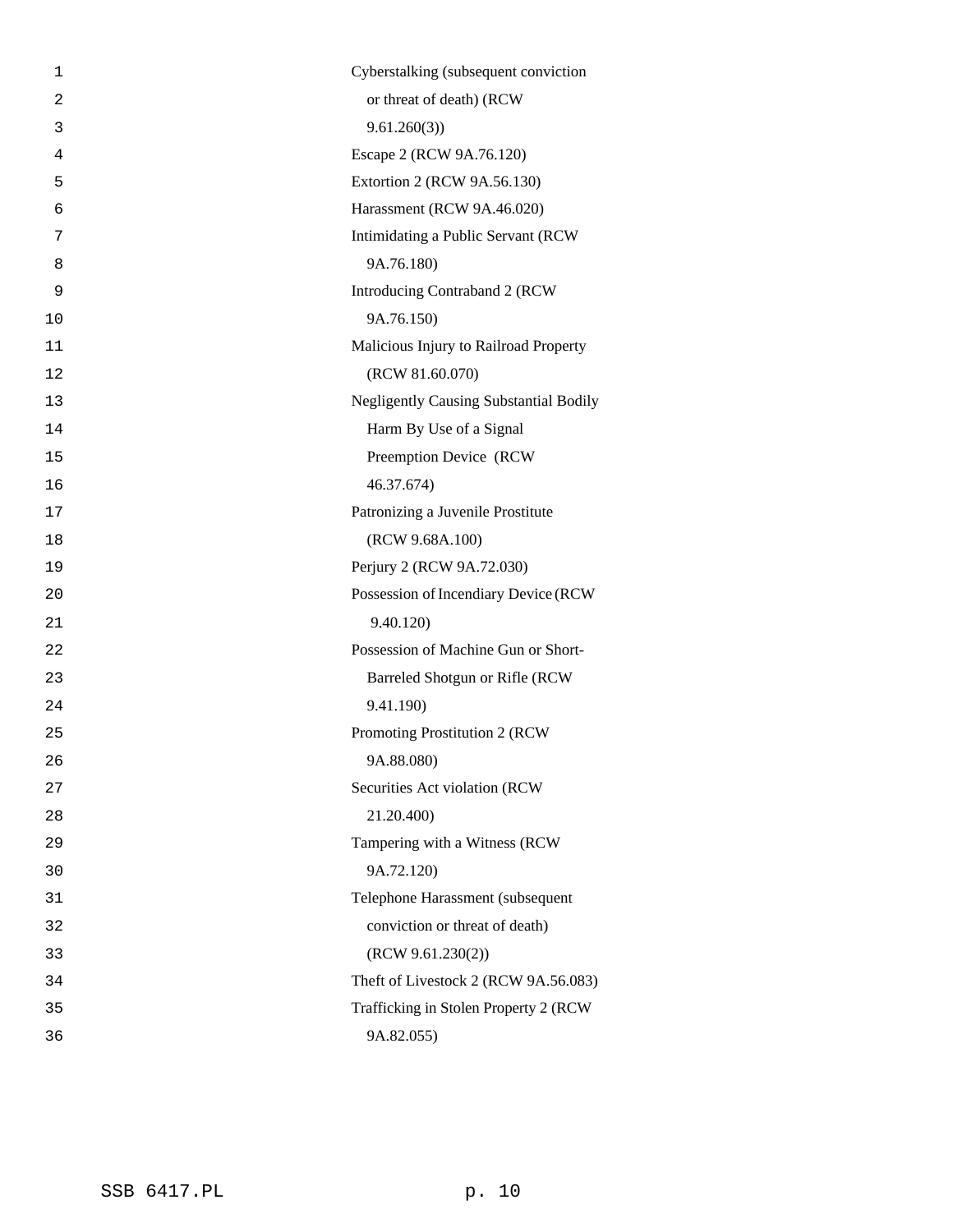| 1              |             | Unlawful Imprisonment (RCW             |
|----------------|-------------|----------------------------------------|
| $\overline{2}$ |             | 9A.40.040)                             |
| 3              |             | Unlawful possession of firearm in the  |
| 4              |             | second degree (RCW 9.41.040(2))        |
| 5              |             | Vehicular Assault, by the operation or |
| 6              |             | driving of a vehicle with disregard    |
| 7              |             | for the safety of others (RCW          |
| 8              |             | 46.61.522                              |
| 9              |             | Willful Failure to Return from Work    |
| 10             |             | Release (RCW 72.65.070)                |
| 11             | $\rm _{II}$ | <b>Computer Trespass 1 (RCW)</b>       |
| 12             |             | 9A.52.110)                             |
| 13             |             | Counterfeiting (RCW 9.16.035(3))       |
| 14             |             | <b>Escape from Community Custody</b>   |
| 15             |             | (RCW 72.09.310)                        |
| 16             |             | Health Care False Claims (RCW          |
| 17             |             | 48.80.030)                             |
| 18             |             | Identity Theft 2 (RCW 9.35.020(3))     |
| 19             |             | <b>Improperly Obtaining Financial</b>  |
| 20             |             | Information (RCW 9.35.010)             |
| 21             |             | Malicious Mischief 1 (RCW              |
| 22             |             | 9A.48.070)                             |
| 23             |             | Possession of Stolen Property 1 (RCW   |
| 24             |             | 9A.56.150)                             |
| 25             |             | Theft 1 (RCW 9A.56.030)                |
| 26             |             | Theft of Rental, Leased, or Lease-     |
| 27             |             | purchased Property (valued at one      |
| 28             |             | thousand five hundred dollars or       |
| 29             |             | more) (RCW 9A.56.096(5)(a))            |
| 30             |             | Trafficking in Insurance Claims (RCW   |
| 31             |             | 48.30A.015)                            |
| 32             |             | Unlawful factoring of a credit card or |
| 33             |             | payment card transaction (RCW          |
| 34             |             | 9A.56.290(4)(a)                        |
| 35             |             | Unlawful Practice of Law (RCW          |
| 36             |             | 2.48.180)                              |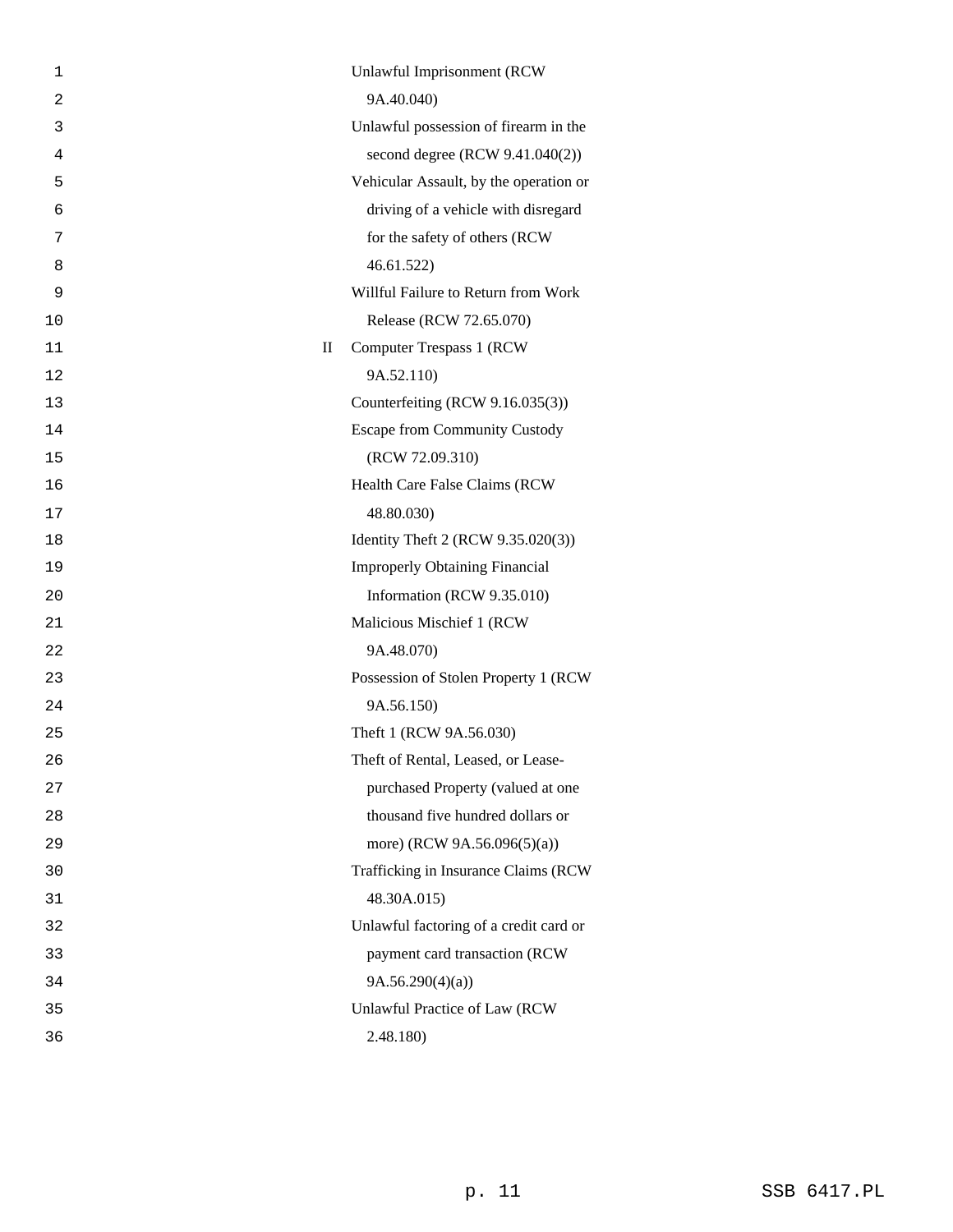| 1              | Unlicensed Practice of a Profession or            |
|----------------|---------------------------------------------------|
| $\overline{2}$ | Business (RCW 18.130.190(7))                      |
| 3              | Attempting to Elude a Pursuing Police<br>$\bf{I}$ |
| 4              | Vehicle (RCW 46.61.024)                           |
| 5              | False Verification for Welfare (RCW               |
| 6              | 74.08.055)                                        |
| 7              | Forgery (RCW 9A.60.020)                           |
| 8              | Fraudulent Creation or Revocation of a            |
| 9              | Mental Health Advance Directive                   |
| 10             | (RCW 9A.60.060)                                   |
| 11             | Malicious Mischief 2 (RCW                         |
| 12             | 9A.48.080)                                        |
| 13             | Mineral Trespass (RCW 78.44.330)                  |
| 14             | Possession of Stolen Property 2 (RCW)             |
| 15             | 9A.56.160)                                        |
| 16             | Reckless Burning 1 (RCW 9A.48.040)                |
| 17             | Taking Motor Vehicle Without                      |
| 18             | Permission 2 (RCW 9A.56.075)                      |
| 19             | Theft 2 (RCW 9A.56.040)                           |
| 20             | Theft of Rental, Leased, or Lease-                |
| 21             | purchased Property (valued at two                 |
| 22             | hundred fifty dollars or more but                 |
| 23             | less than one thousand five                       |
| 24             | hundred dollars) (RCW                             |
| 25             | 9A.56.096(5)(b)                                   |
| 26             | Transaction of insurance business                 |
| 27             | beyond the scope of licensure                     |
| 28             | (RCW 48.17.063(4))                                |
| 29             | Unlawful Issuance of Checks or Drafts             |
| 30             | (RCW 9A.56.060)                                   |
| 31             | <b>Unlawful Possession of Fictitious</b>          |
| 32             | Identification (RCW 9A.56.320)                    |
| 33             | Unlawful Possession of Instruments of             |
| 34             | Financial Fraud (RCW                              |
| 35             | 9A.56.320)                                        |
| 36             | <b>Unlawful Possession of Payment</b>             |
| 37             | Instruments (RCW 9A.56.320)                       |